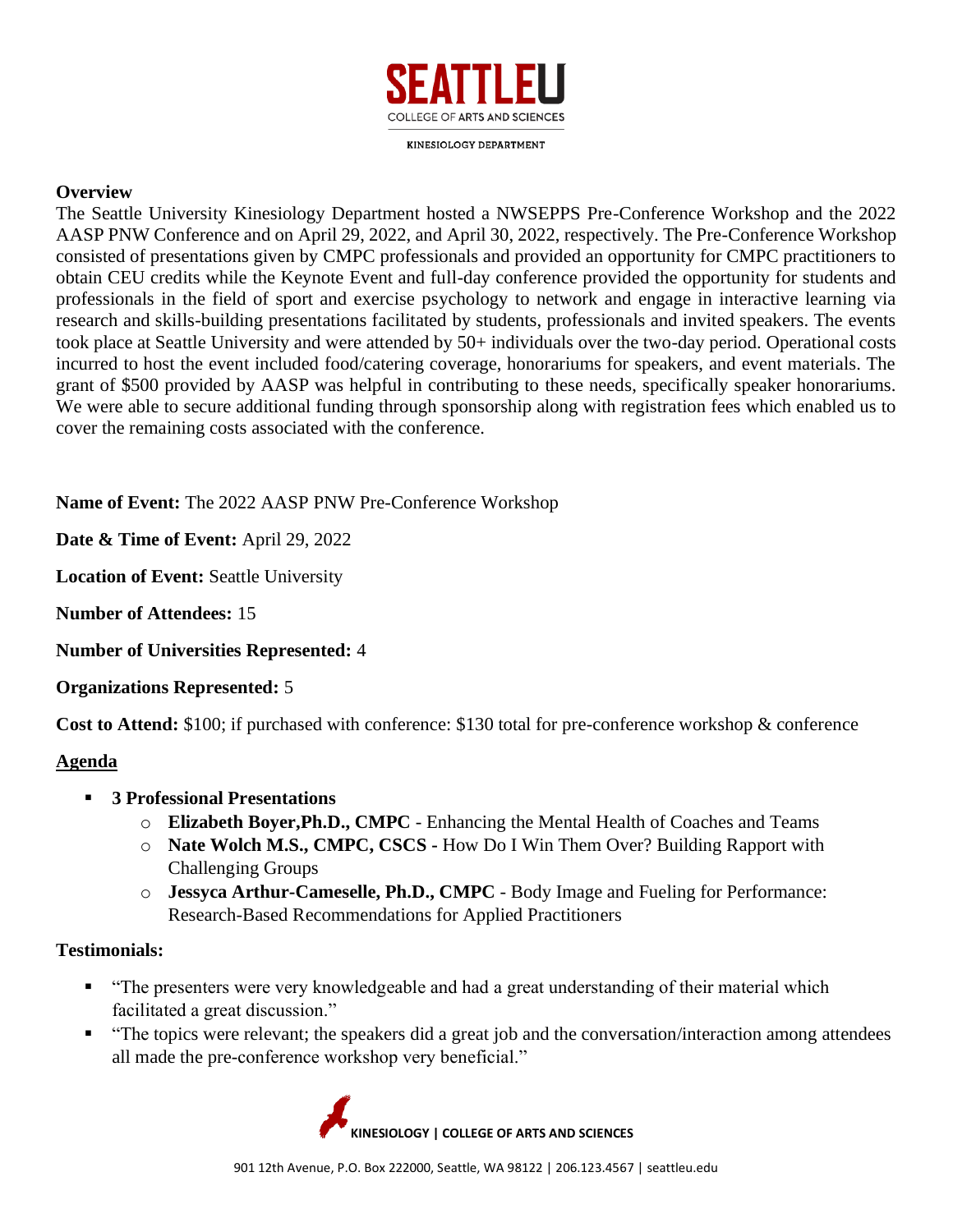

▪ "I enjoyed the sessions and the interactive nature of the workshop. I think it was very beneficial to discuss ways to actually apply the information that was being presented."

*\* More information on post-conference feedback is included in the attached summaries.* 

**Name of Event:** The 2022 AASP PNW Conference

**Date & Time of Event:** April 29, 2022 **-** April 30, 2022

**Location of Event:** Seattle University

**Number of Attendees:** 57

- Students 32
- Professionals 25

**Number of Universities Represented:** 11

## **Organizations Represented:** 5

**Cost to Attend**: \$45 for professionals; \$20 for students

## **Agenda**

- **1 Keynote Presentation** 
	- o **D'Anthony Smith, ED.D., LMHCA, CMPC, ACC** Completing Athletes: How Emotional Intelligence Unleashes Athletic Excellence
- **3 Invited Presentations**
	- o **Zachary Willis, M.S. & Brett Sandwick, M.S., CMPC** Q&A: Mental Performance with Tactical Populations
	- o **Carrie Scherzer, Ph.D., CMPC, featuring Meaghan Peters & Jeremy Trenchuk**  Publish or Perish? Tales from the Crypt
	- o **Nicole Martin, Ph.D.** Meeting Athletes Where They're At: Building up Youth in Sport and Keeping it Fun
- **3 Professional Presentations** 
	- o **Heather VanMullem, Ph.D.** Who's Got Spirit? Infusing Play into Your Sport Psychology Class to Improve Student Engagement
	- o **Sarah Noonan, M.S., CMPC** Misogynistic Music Lyrics and Stereotype Threat in the Context of Exercise
	- o **Mariel Ruiz Stasiuk, M.S.** Resilience, Optimism, and Self-Efficacy in Endurance Athletes (Triathletes, Swimmers, Cyclists, and Runners)